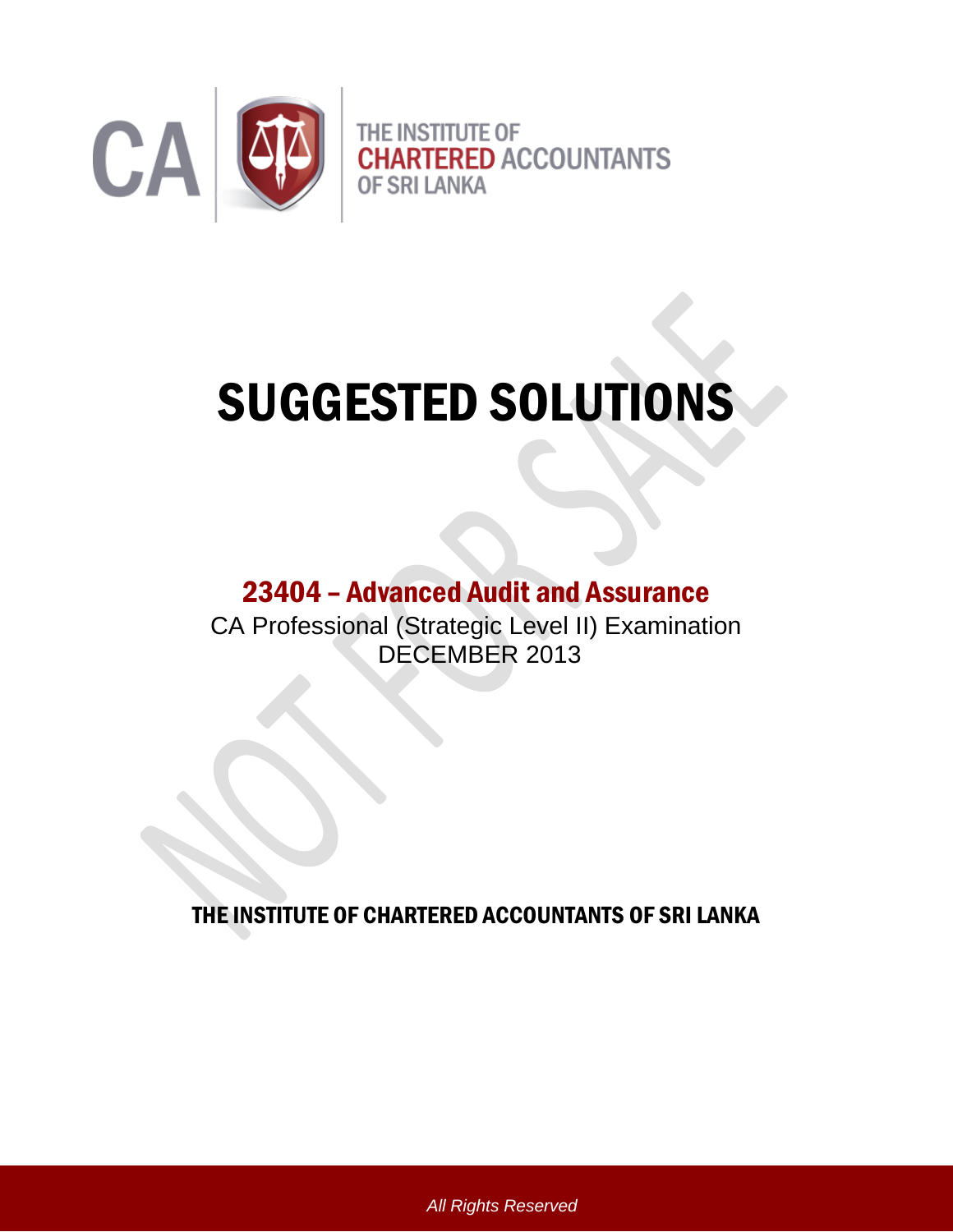# **Answer No.01**

a)

The finance company has 56 branches, and they provide standard products*.* Accordingly, it can be assumed that the internal controls are designed centrally.

Branch visits can be done either

- based on random basis to test controls or
- select based on the significance of the branch in terms of the overall finance co, to carry out substantive procedures . The selection criteria can be branch profits , total loans and advance, non performing loans and advances or deposits or any other criteria that denotes the significance of each branch in comparison to the overall finance company.

*b)*

Considerations re reducing substantive audit procedures

- Reasons for deviations (e.g person responsible on holiday) should be looked into determine if it indicates
	- **isolated error**
	- lack of operation of control i.e. control failure
	- or <u>lack of evidence</u> of control e.g. no signature or initials evidencing the checking
- Whether extended testing prove satisfactory
- Whether compensating controls exist

| c) key areas of audit risk and explanation                                                                                                                                                                                        | d) audit procedures in response                                                                                                                                                                                                                                                                                                       |
|-----------------------------------------------------------------------------------------------------------------------------------------------------------------------------------------------------------------------------------|---------------------------------------------------------------------------------------------------------------------------------------------------------------------------------------------------------------------------------------------------------------------------------------------------------------------------------------|
| Related party transactions: KMPs hold<br>a significant proportion of ownership.                                                                                                                                                   | Understand if there is a process in the<br>٠<br>Finance co to capture and disclose all<br>related party transactions<br>Call for confirmations from related<br>parties<br>obtain<br>written<br>representation<br>from<br>п<br>regarding<br>the<br>management<br>of<br>related<br>completeness<br>party<br>disclosures                 |
| with<br>Π.<br>increased<br>has<br>Gross<br>loans<br>significant increase in Gold loans and<br>loans. Given the current<br>real estate<br>trend in Gold and real estate prices, this<br>is a significant matter for audit concern. | assess whether the provisions made in<br>respect of each category are adequate<br>in the light of the information available.<br>evaluate the collectability of loans<br>٠<br>consider<br>whether<br>additional<br>▪<br>any<br>provisions need to be established<br>against gold and real estate loans given<br>the current conditions |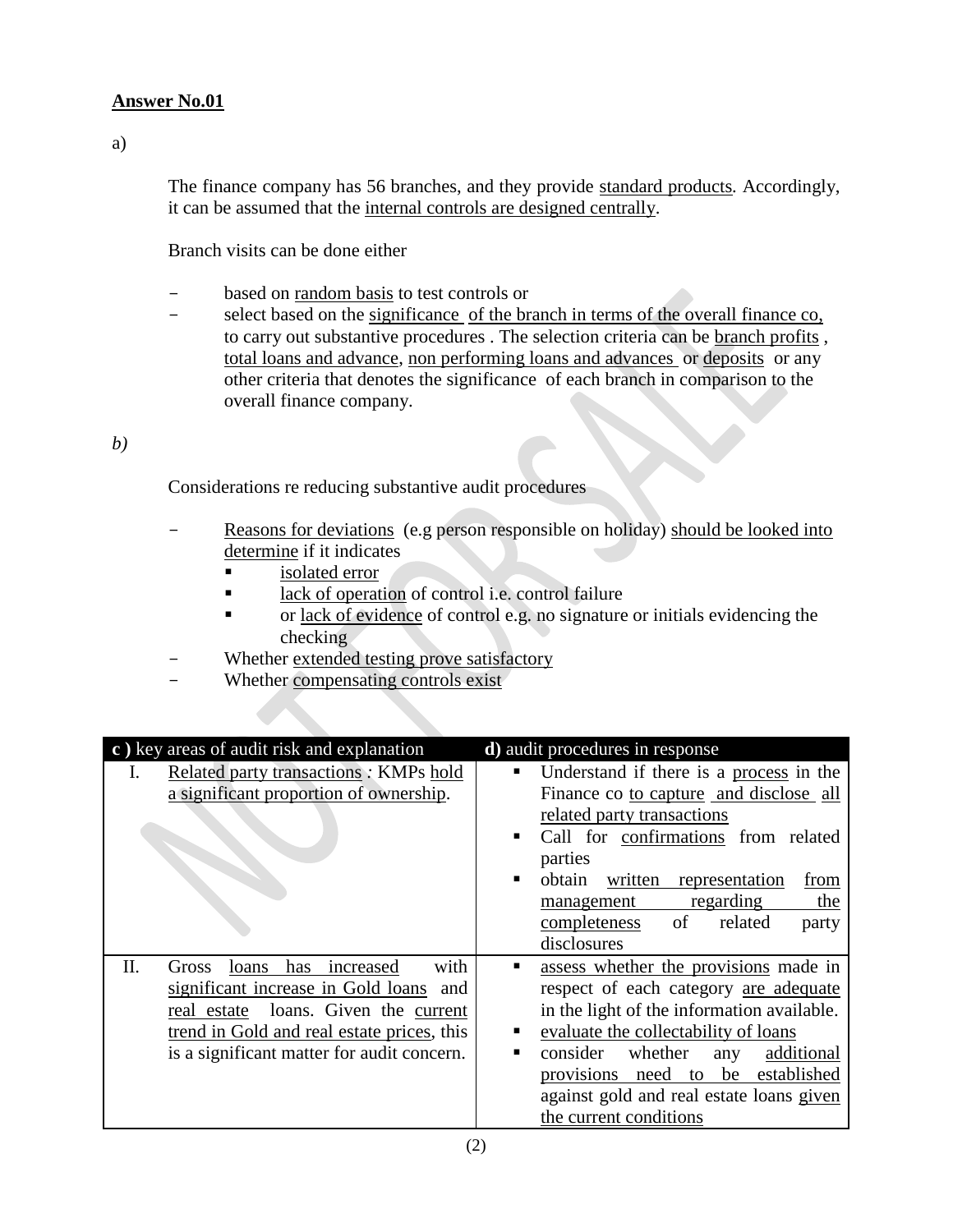| c) key areas of audit risk and explanation                                                                                                                                                                                                                                                                                                                                                                                              | d) audit procedures in response                                                                                                                                                                                                                                                                                                                                                                                                                                          |
|-----------------------------------------------------------------------------------------------------------------------------------------------------------------------------------------------------------------------------------------------------------------------------------------------------------------------------------------------------------------------------------------------------------------------------------------|--------------------------------------------------------------------------------------------------------------------------------------------------------------------------------------------------------------------------------------------------------------------------------------------------------------------------------------------------------------------------------------------------------------------------------------------------------------------------|
| liabilities<br>financial<br>Other<br>Ш.<br>include<br>subject<br>financial<br>securitization,<br>to<br>covenants.<br>IV.<br>PPE have been revalued during the<br>year. Revaluation requires appropriate<br>estimates of fair value. The revaluation<br>reserve shows a reduction).                                                                                                                                                      | Understand the financial covenants for<br>$\blacksquare$<br>the securitization agreements<br>Determine if covenants are met and if<br>٠<br>not communicate with those who are<br>charged with governance<br>Whether<br>disclosures<br>required<br>٠<br>by<br>SLFRS7 is met.<br>Obtain<br>valuation<br>the<br>report<br>٠<br>and<br>understand the basis, independence),<br>qualifications and experience,<br>of the<br>valuer<br>Compare the value to other similar<br>٠ |
|                                                                                                                                                                                                                                                                                                                                                                                                                                         | properties in the locality<br>re-perform calculations,<br>involved in<br>٠<br>the revaluation surplus and deficit<br>determine appropriate note disclosure<br>of FV                                                                                                                                                                                                                                                                                                      |
| V.<br>Risk management note<br>has<br>many<br>qualitative narrations, that require<br>documentary evidence. It is noted that<br>cost of debentures is high and hence<br>appropriate risk management measures<br>are relevant information for users.                                                                                                                                                                                      | Understand<br>the<br>$\blacksquare$<br>and<br>process<br>data<br>of<br>gathering<br>risk<br>management<br>disclosures<br>test a sample of data in the risk<br>disclosures<br>obtain<br>п<br>written<br>evidence<br>of<br>risk<br>management activity of the company<br>such as approved policies generated<br>and tabled reports, risk management<br>committee meeting minutes.                                                                                          |
| Available for sale financial assets have<br>VI.<br>significant deficit<br>/decrease<br>in<br>valuation held in OCI<br>It is important to understanding the<br>instrument that<br>classified<br>are<br><b>as</b><br>available for sale as such instruments<br>are measured at fair value,<br>this<br>instrument is<br>not<br>actively<br>trade<br>stabilizing the fair value may require<br>arise of observable or unobservable<br>data. | Determine<br>if<br>there<br>has<br>been<br>٠<br>a<br>significant<br>and prolonged fair value<br>decrease<br>Understand the instruments (AFS) and<br>inquire basis used to assess the fair<br>value.<br>Ensure<br>disclosure<br>requirement<br>٠<br>of<br>SLFRS 7 is met.                                                                                                                                                                                                 |
| Debenture issue -this is material to<br>VII.<br>financial statements, important to<br>understand terms and conditions of<br>debentures as it may affect recognition<br>as debt, measurement & disclosure<br>requirement in terms of LKAS 32, 39<br>and SLFRS 7                                                                                                                                                                          | Read<br>debenture<br>the<br>٠<br>agreement to<br>understand the key terms and it meets<br>the definition of debt.<br>Ensure that debentures are initially<br>п<br>recognized at fair value with applicable<br>transactions cost that are directly<br>attributable.<br>Ensure disclosure requirements.<br>٠                                                                                                                                                               |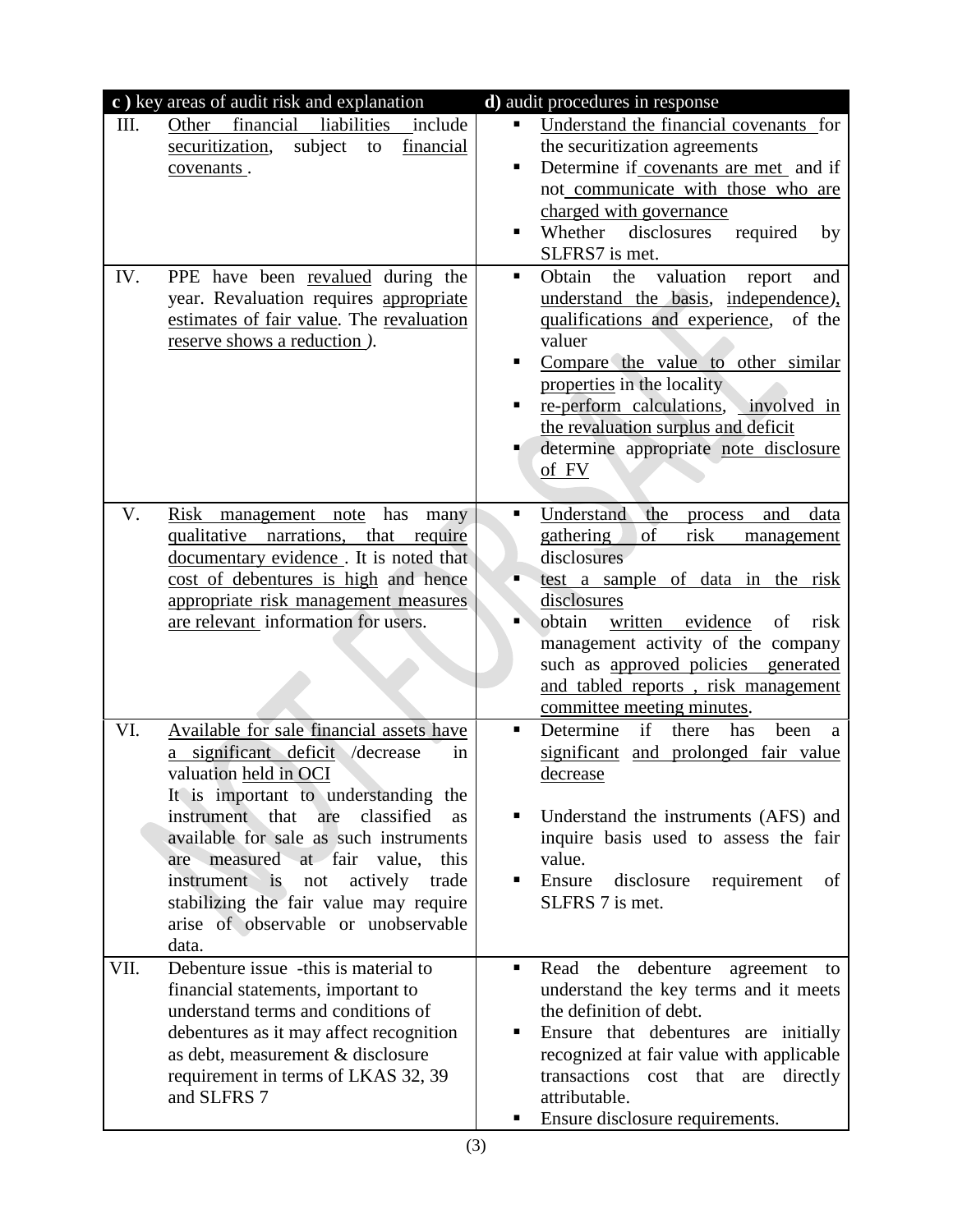|       | c) key areas of audit risk and explanation                | d) audit procedures in response        |
|-------|-----------------------------------------------------------|----------------------------------------|
| VIII. | Other areas of audit concern based on                     | appropriate audit<br>procedure<br>Any  |
|       | the provided information                                  | relevant for the issue and the reason. |
|       | a. PPE increased by 35%, but not in                       |                                        |
|       | line with depreciation charge in PL                       |                                        |
|       | b. Post employment benefits appears                       |                                        |
|       | significant<br>low<br>despite<br>very                     |                                        |
|       | personal costs                                            |                                        |
|       | c. Impairment<br>charges<br>require                       |                                        |
|       | significant judgments                                     |                                        |
|       | d. Cash<br>and<br>Cash<br>Equivalents                     |                                        |
|       | increased by 97%<br>e. Lease rentals receivable increased |                                        |
|       | by 50%.                                                   |                                        |
|       | f. Loans and Receivables increased by                     |                                        |
|       | 15%                                                       |                                        |
|       | g. Other financial assets by 50%                          |                                        |
|       | h. Deferred tax assets by 58%                             |                                        |
|       | Due to Banks by (27%)<br>i.                               |                                        |
|       | Due to Customers by 42%<br>$\mathbf{i}$ .                 |                                        |
|       | k. Debt Issued and Other Borrowed                         |                                        |
|       | Funds by 68%                                              |                                        |
|       | Other Financial Liabilities by 500%<br>1.                 |                                        |
|       | m. Net interest income fluctuation                        |                                        |
|       | significant                                               |                                        |
|       | n. Fees and comm. income by 40%                           |                                        |
|       | Other opex increased 19%<br>0.                            |                                        |

- e) Points for inclusion in the engagement letter
	- i. To whom the report is addressed to- to avoid any third party reliance
	-
- ii. period covered by the forecast<br>iii scope of the forecast and review scope of the forecast and review
	- iv. statement of directors responsibility on the forecasts
	- v. limitation clause that forecasts could be significantly different from actual results
	- vi. limitation of liability clause or suitable risk mitigation measures
	- vii. intended use and limitations of the report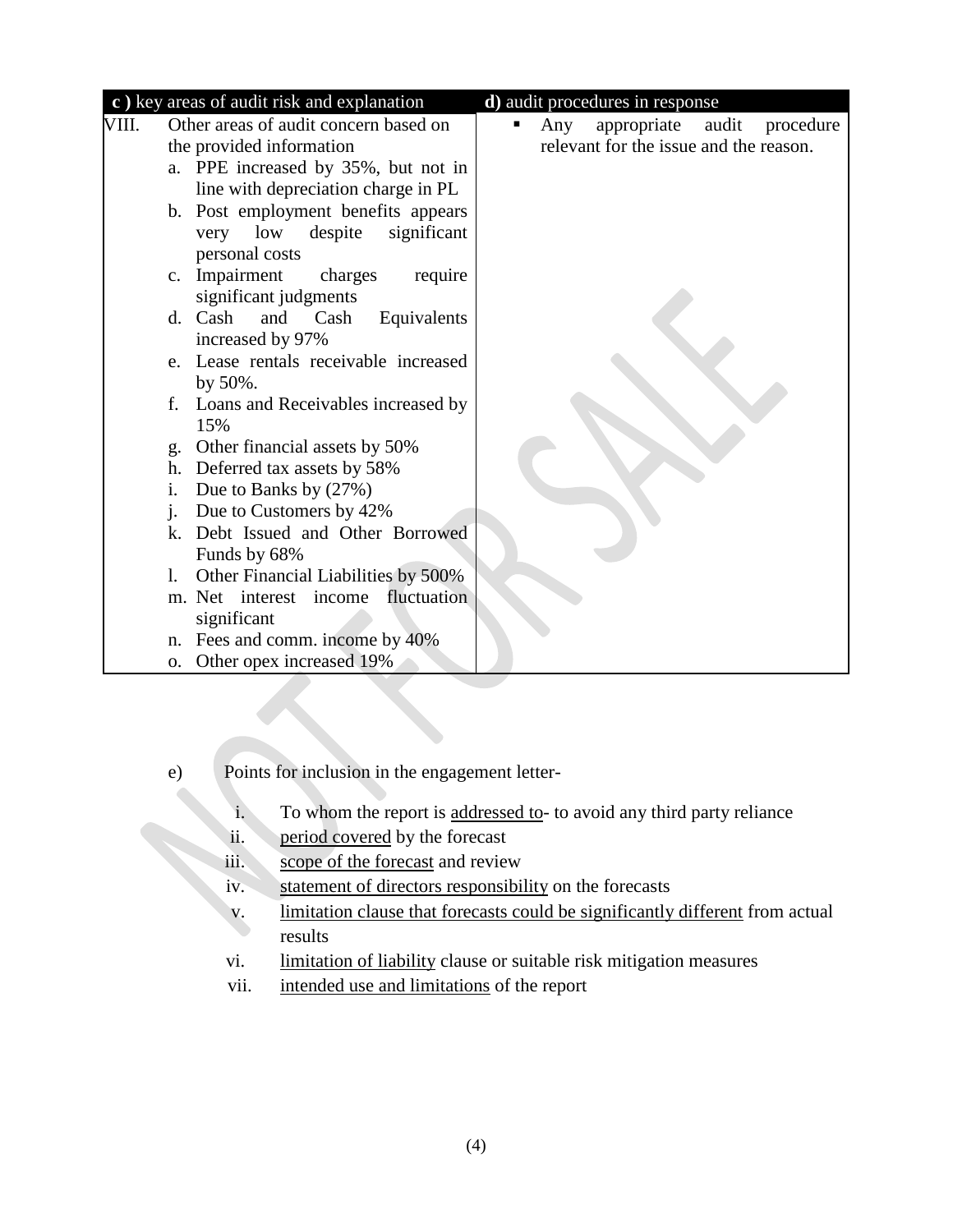# **Answers No. 02**

#### **(A)**

- (a) Prepare a questionnaire that can be used to assess the valuer's professional competence and objectivity
	- a. Professional qualifications? Is he a member of a recognized professional body in the field of valuation
	- b. Years of experience in relation to valuing properties?
	- c. Are there any legal , reputational issues in relation to previous valuation ?
	- d. Are there any significant financial interests with the entity? (shares, loans, performance based payment , etc.)
	- e. Is he an employee of the entity ?
	- f. Any personal relationship with any director or employee of the company?
	- g. Fees paid and the basis?

(b)

- The extent to which the accounting estimate depends on judgment.
- The sensitivity of the accounting estimate to changes in assumptions.
- The existence of recognized measurement techniques that may mitigate the estimation uncertainty (though the subjectivity of the assumptions used as inputs may nevertheless give rise to estimation uncertainty).
- The length of the forecast period, and the relevance of data drawn from past events to forecast future events.
- The availability of reliable data from external sources.
- The extent to which the accounting estimate is based on observable or unobservable inputs.
- (c) Fair Value PLC will use this value only for 10 years. Even though LKAS 40 permits them to recognize the same as Investment property, they do not hold freehold rights . Fair Value PLC only has ability to earn rent income for the period of 10 years; therefore Income approach is more appropriate as a fair value estimation model.

(d)

- a. Current market rent income for similar property / Rent income
- b. Possible increase in rent income / Inflation
- c. Maintenance expenses , taxes ,etc.
- d. Economic life of the building / Useful life of the building
- e. Discount rate appropriate to the time period used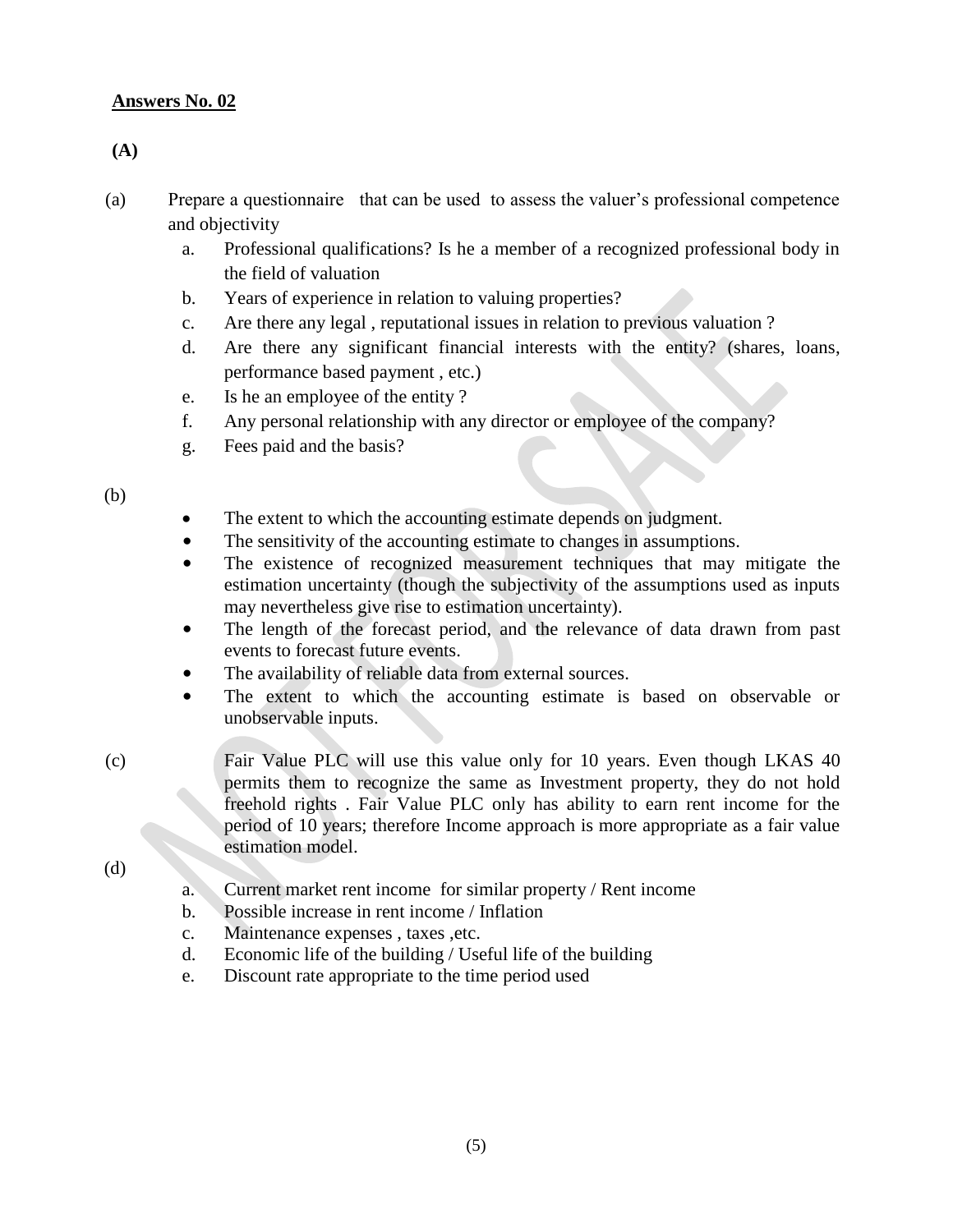(a) A qualification is required in audit report on financial statement for the year ended 31 Dec 2013. Even though the statement of financial position is not materially misstated, the income statement is misstated as the opening balances were not adjusted. Further, the comparative information (statement of financial position as 31 Dec 2012 and Income statement for the year ended 31 Dec 2012) are also misstated.

#### **Basis of qualification**

We were appointed as auditors of the company on December 31, 2013. NP  $&$  Co was the auditor for the company for the year ended December 31, 2012 and issued a unmodified audit opinion on the financial statements for the year ended December 31, 2012. However we were unable to satisfy ourselves with the assumptions and basis used in the measurement of inventory in the statement of financial position as of December 31, 2012. The company did not have proper policy on assessment of net realizable value. Since opening value of the inventory enters into the determination of the financial performance and cash flows, we were unable to determine whether adjustments might have been necessary in respect of the profit for the year reported in the income statement and the net cash flows from operating activities reported in the cash flow statement.

(b) The auditor's report still will have a qualification on the comparative figures.

When the auditor's opinion on the prior period, as previously expressed, was modified, the unresolved matter that gave rise to the modification may not be relevant to the current period figures. Nevertheless, a qualified opinion, a disclaimer of opinion, or an adverse opinion (as applicable) may be required on the current period's financial statements because of the effects or possible effects of the unresolved matter on the comparability of the current and corresponding figures.

In this case, the matter has an impact on profit and loss for the year ending 31 December 2013. Therefore comparative information of income statement is misstated. 2013. Therefore comparative information of income statement is misstated.

**(B)**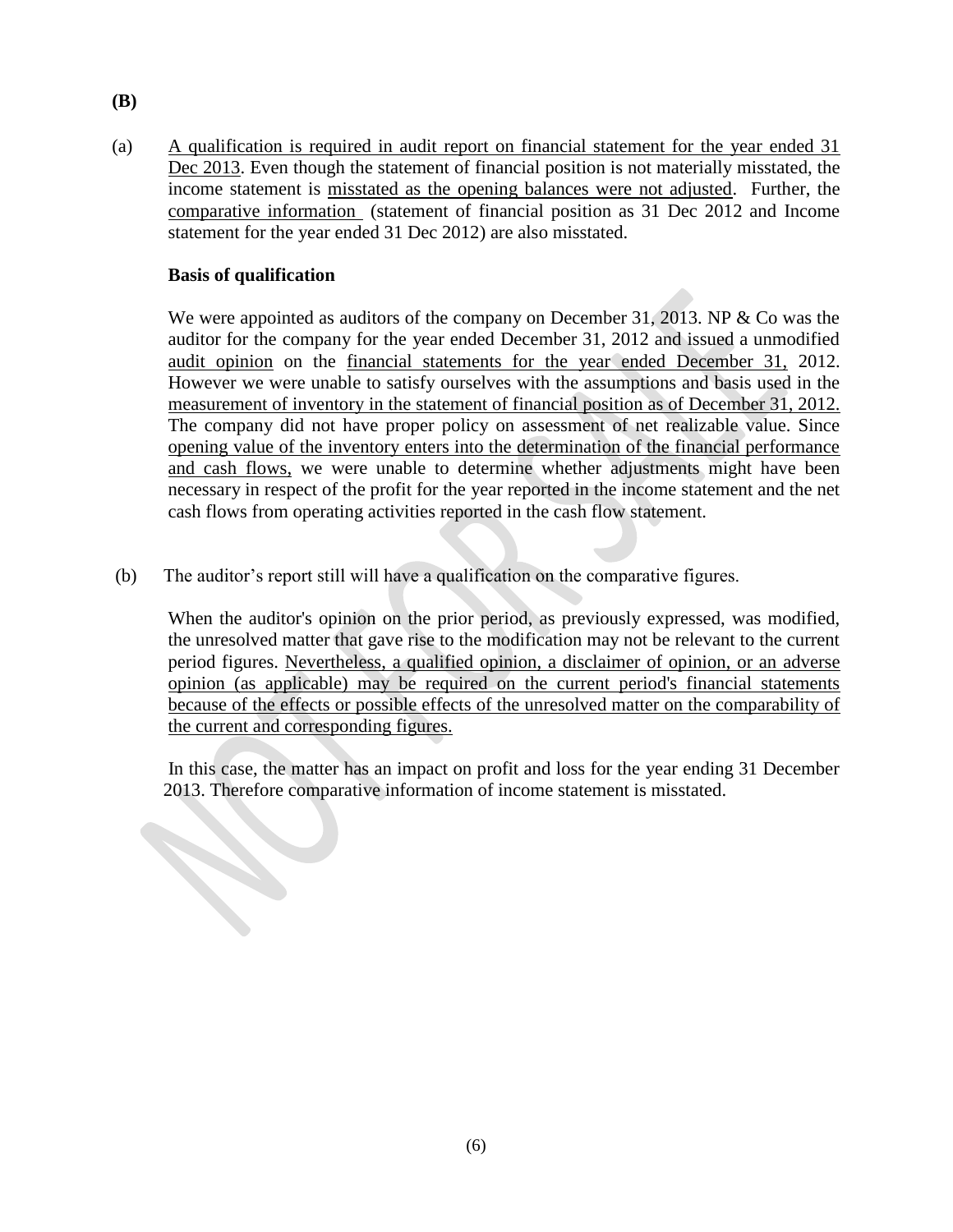#### **Answer No. 03**

# (a) **Characteristics of a company limited by guarantee such as The Centre for poverty Eradication**

A company limited by guarantee is a company that does not issue shares, the members of the company undertakes to contribute to the assets of the company in the event of its being put into liquidation, in an amount specified in the company's articles.

The Registrar may direct that the association be registered as a company limited by guarantee, without the addition of the word "Limited" to its name when the Registrar is satisfied that the association is to be formed for promoting commerce, art, science, religion, charity, sport, or any other useful object, and intends to apply its profits or other income in promoting its objects, and to prohibit the payment of any dividend to its members. These clauses are generally incorporated into the Articles of the company.

#### (b) **Areas to be audited and audit procedures that need to be carried out.**

# **- Foreign Grant**- *Purpose of the grant and if it is correctly classified in the financial statements*

The agreement entered in to with the foreign fund need to be obtained. If an agreement is not available all correspondence with the fund need to be obtained. The agreement/correspondence need to be read to ascertain if there are any conditions attached to the grant and whether the centre has complied with the specified conditions.

Whether the centre placement of grant in an long term FD can utilize the interest to meet administration expense needs to be ascertained. As the centre does not seem to have done activity with the funds received, there could be a breach of grant conditions.

Non compliance with the grant conditions could require the return of the grant. This too needs to be determined.

Based on a detailed understanding of the nature and purpose of the grant and whether the centre has complied with its requirements the auditor need to determine whether the grant has been classified and presented fairly in the financial statements

- **Charity Dinner dance -***Income from sale of tickets*

An own calculation of the income earned from the sale of tickets need to be made by determining the number of tickets sold and the price thereof. For this the following need to be obtained,

- a certificate from the company that printed the tickets, confirming the number of tickets printed
- The unsold tickets need to be obtained to ensure that they have not been sold.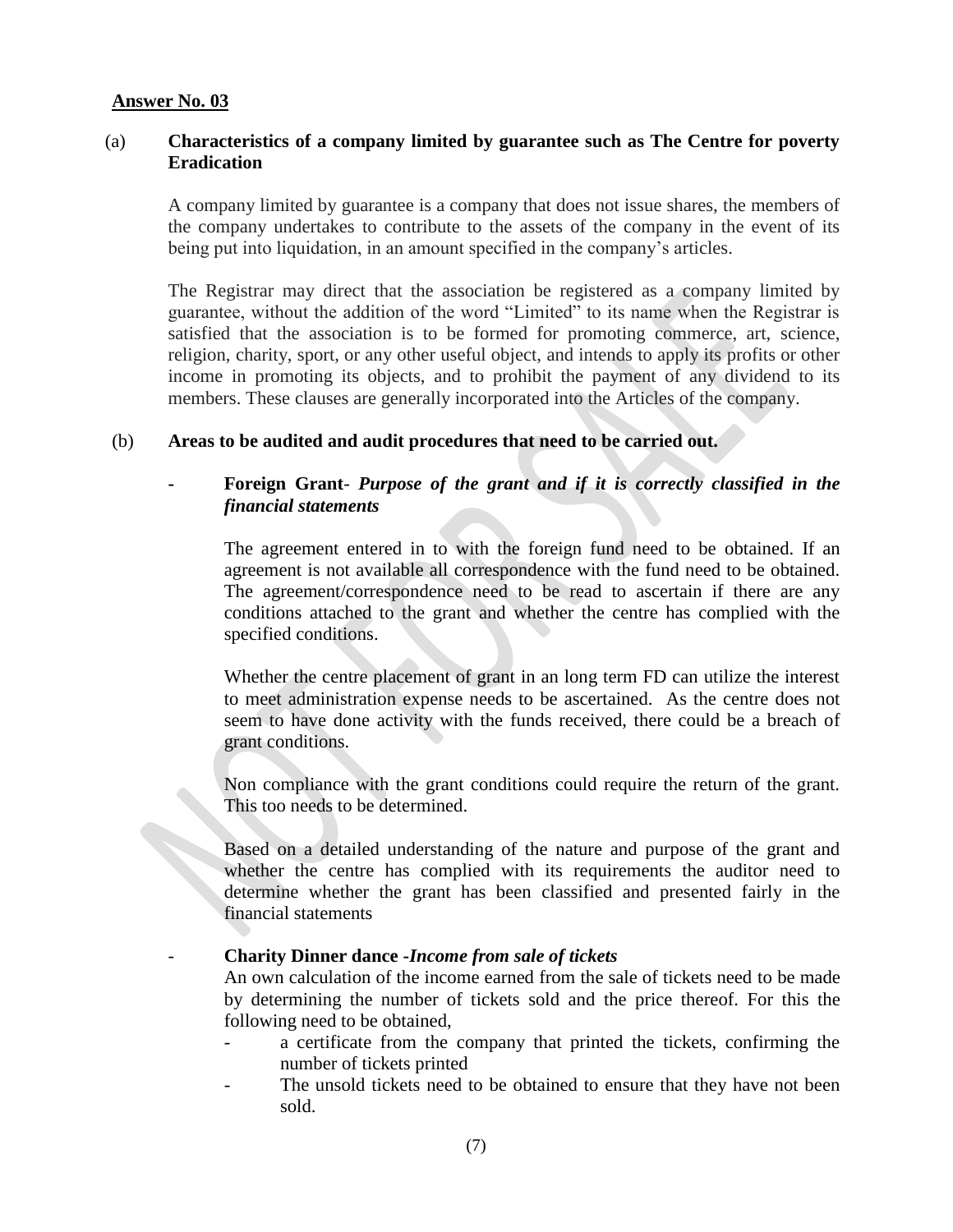The disbursement of the profits of the event to the selected housewives The centre's minutes need to be perused to identify the persons selected to receive the profits for the dinner dance.

Further, acknowledgements/ documentary evidence to validate the receipt of funds by the selected housewives is required.

# (c) **Steps you will take,**

- Ensure what the senior has identified is correct by reading the correspondence /agreement entered in to with the foreign party.
- Assess its impact to the financial statements and the audit report.
- If you conclude that there is a significant impact, you may want to obtain views from your firm's technical partner/ partner on this identification and whether your impact assessment and conclusions are correct.
- Discuss this issue with the management/ directors of the centre to obtain their position regarding this non compliance and the current position with regard to the grant. You may request the management to make these representations in writing.
- If the non compliance has not been resolved, according to your assessment if it impacts on the financial statements modify the audit report.

# **Answer No. 04**

(a) Criteria you would use to assess the ability to use the work of the Internal audit department and the assessment of Tiles (Pvt) Limited.

# i) **The objectivity of the internal audit department**

You need to consider,

- To whom the internal auditor reports to (it should be the Board of Directors or the audit committee if one exists).
- In Tiles (Pvt) Limited, the chief Internal auditor reports to the finance director. This would indicate that independence could be limited as the internal audit is reporting to the person responsible for the systems and procedures which are being investigated.
- Whether the Internal Audit has any operating responsibilities or any constraints or restrictions

In Tiles (Pvt) Limited one of the staff members is working part time as a credit controller, so he should not be involved in any work relating to the credit control side of the business.

Whether the department and its members are independent

In Tiles (Pvt) Limited two of the staff have been transferred internally and while the advantage of this is their background knowledge, they may be in a position where they are reviewing systems they put in themselves and work which they have performed themselves.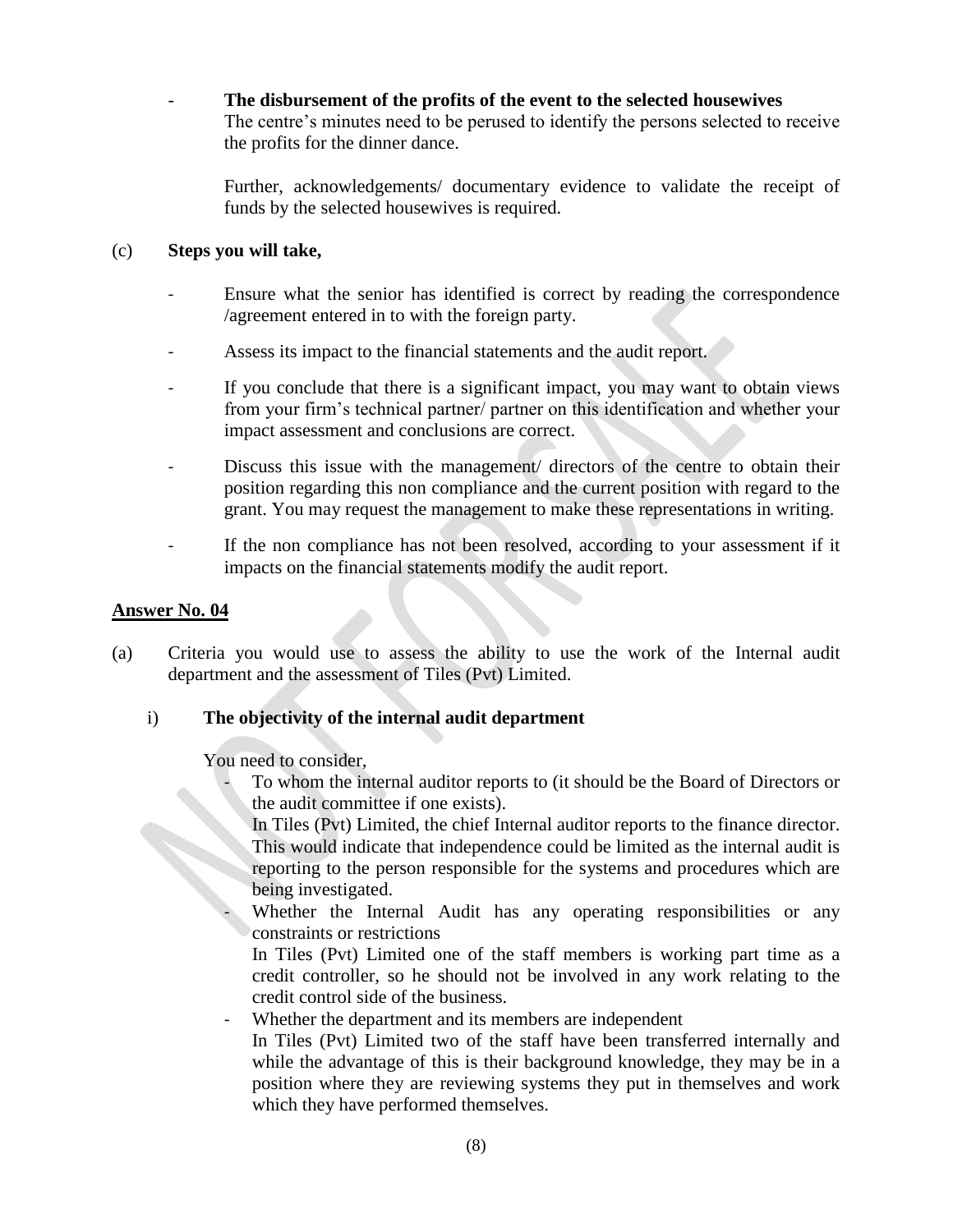#### ii) **The technical competence of the internal auditors**

Consider whether the internal audit staff have adequate technical training and proficiency.

At Tiles (Pvt) Limited the department seems to include a good balance of accounting and computer expertise. The Chief Internal Auditor is a member of a relevant professional body and the staff have some training in audit.. However, the staff members are relatively new to the roles which they are now performing.

### iii) **Whether work has been carried out with due professional care**

Consider if the work is properly planned, supervised, reviewed and documented. At Tiles (Pvt) limited it appears that the work has been planned although this work schedule should be approved and monitored by the Board of Directors to enhance independence.

The external auditor needs to assess the documentation to determine whether sufficient evidence is collected to support conclusions and whether the conclusions are logical.

They need to reassess the adequacy of the audit manuals and the work programs. And also whether the work is supervised and reviewed.

# iv) **Whether there is likely to be effective communication between the internal auditors and the external auditor**

It seems that communication between the internal and external auditor will be effective as the management has not placed any restriction on their communication and has asked the chief internal auditor to share all of his reports and manuals.

(b)

#### - **Systems Documentation**

As the internal audit have documented the company's systems rather than repeat the work we would confirm the system as recorded via walk through tests. We would be very thorough with our walk through tests as the systems were documented by staff who may have been responsible for some of the systems and who certainly worked with them. So their descriptions could reflect their perceptions rather than reality.

The extent of our reliance would depend on the details included in the documentation, particularly whether it includes controls.

We would then need to evaluate the system.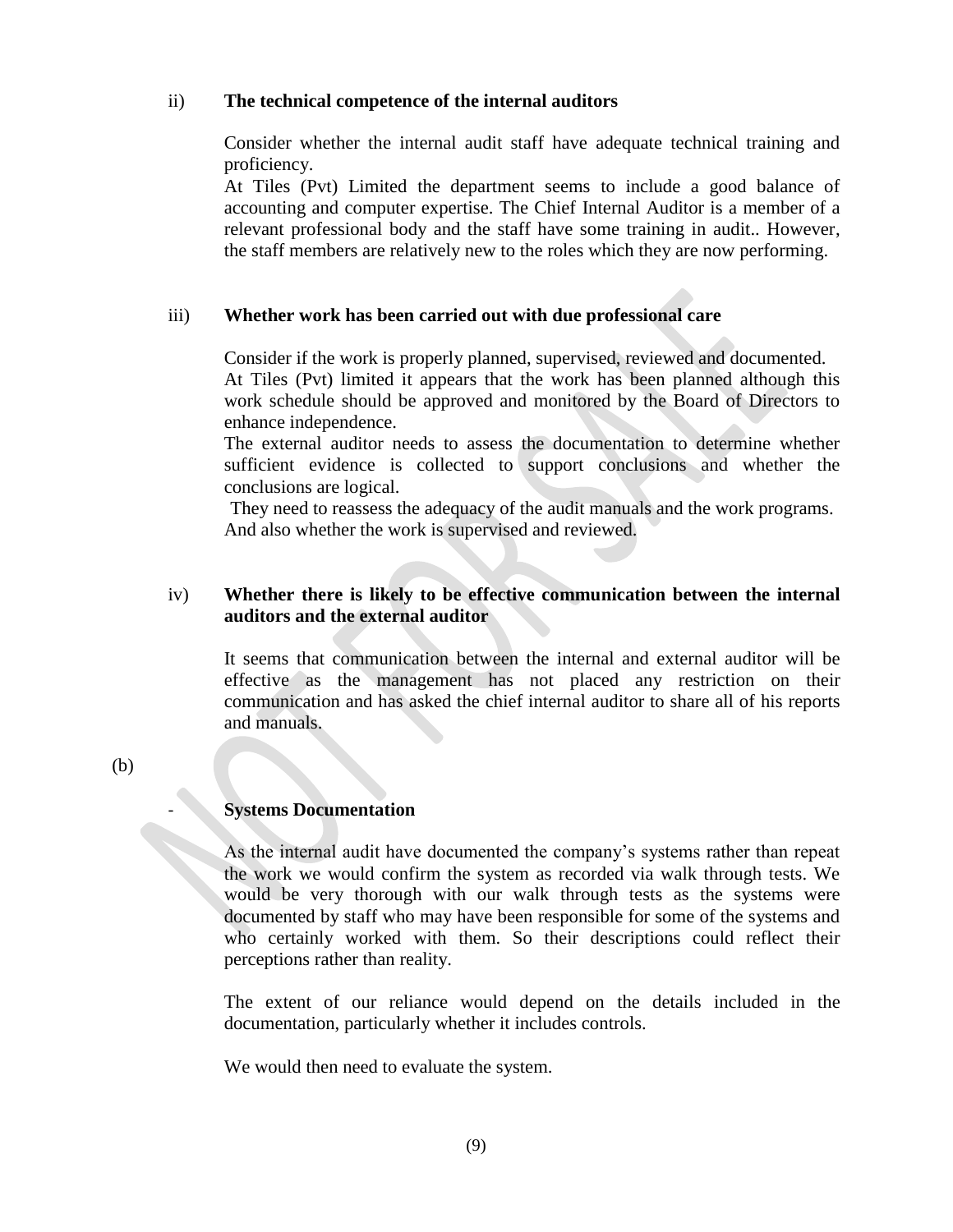#### - **Tests of Sales and Receipts**

We would assess the nature, scope and extent of testing, the quality of the work done and documentation thereof. We would then assess the results of the work done, the subjectivity involved in the evaluation of the audit evidence gathered.

The assessed risk of material misstatement at assertion level.

If the controls have been satisfactorily tested, we may be able to reduce the level of our independent testing.

#### - **Tests of purchases and payments**

As the work has not yet been started, we can discuss the methodology (the timing, the extent of audit coverage, sampling methods etc.) and documentation requirements with the Internal audit team and ensure that it meets our requirements. This would enable us to rely more heavily on the work. However, we will still need to perform our independent testing.

#### **Answers No. 05**

(A)

(a) WP PLC

A **self-interest threat** to professional competence and due care is created if the fee quoted is so low that it may be difficult to perform the engagement in accordance with applicable technical and professional standards for that price.

Possible safeguards are;

- Making the client aware of the terms of the engagement and , in particular, the basis on which fees are charged and which services are covered by the quoted fees
- Assigning appropriate time and qualified staff to the task.
- All applicable assurance standards , guidelines and quality control procedures are being complied with.

#### (b) PHAC PLC

Using the same senior personnel ( Partner in this example) on an assurance engagement over a long period of time may create a familiarity threat.

The significance of the threat will depend upon factors such as

- The length of time that the individual has been a member of the assurance team
- The role of the individual on the assurance team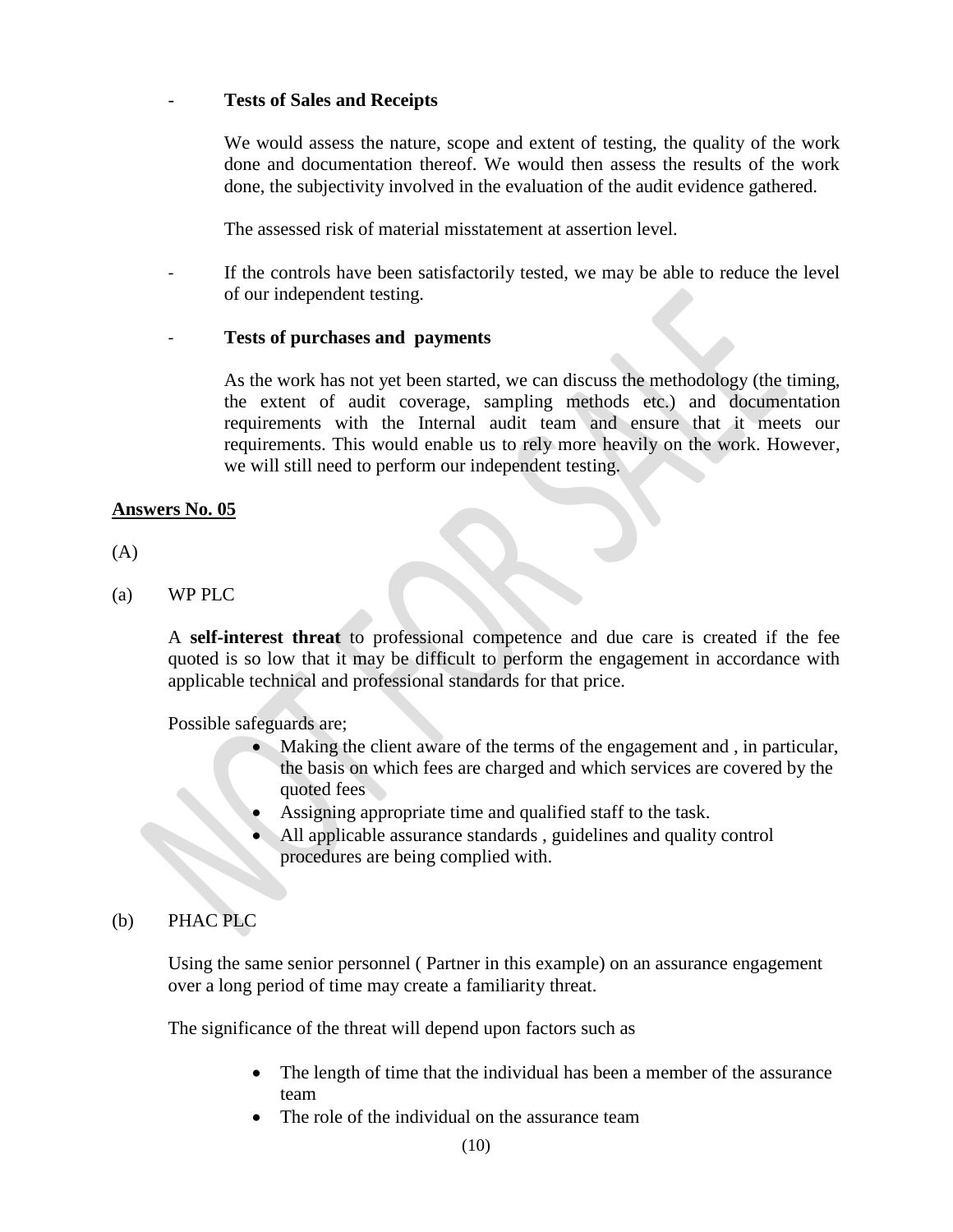- The nature of the assurance engagement
- Structure of the firm.

Safeguards

Rotate the engagement partner who served the client for significant period.

(B).

- Disclosure is permitted by law and is authorized by the client or the employer
- Disclosure is required by law
- There is a professional duty or right to disclose when not prohibited by law.